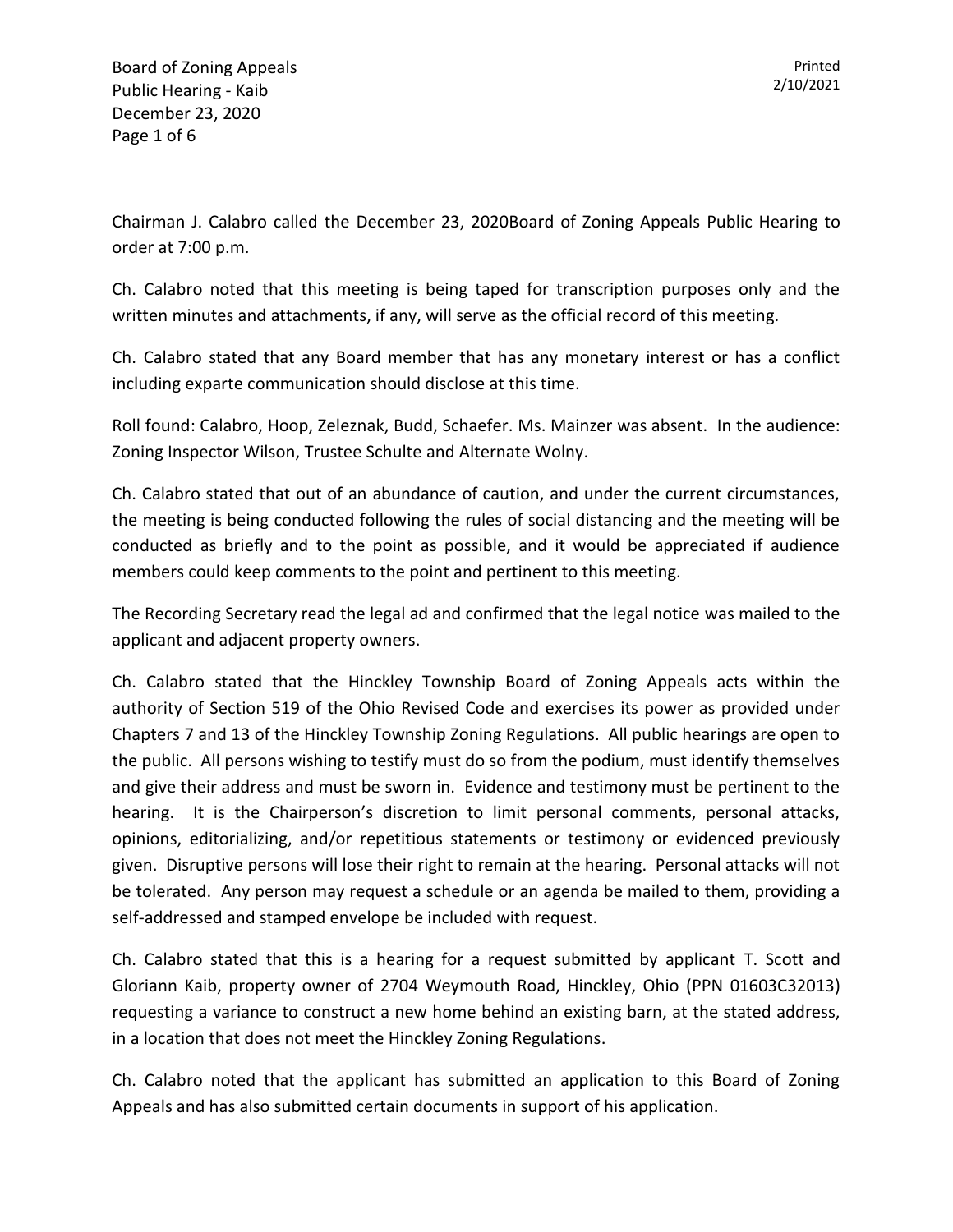Ch. Calabro stated that notice of the application was properly given in local newspapers, and the application and supporting documentation has been available for public review and comments.

Ch. Calabro asked the Recording Secretary to poll the Board as to whether they received the packet of information and inspected the property at 2704 Weymouth Drive, Hinckley, Ohio 44233.

**Response: Calabro – yes and yes inspected on 12/19/2020, Hoop – yes and yes inspected on 12/19/2020, Zeleznak – yes and yes inspected on 12/19/2020, Budd – yes and yes inspected on 12/19/2020, Schaefer – yes and yes inspected on 12/19/2020.**

Ch. Calabro noted that each member of the Board of Zoning Appeals has been provided a copy of the application and supporting documentation.

Ch. Calabro asked the Recording Secretary if there were any letters, phone calls or emails received and there were none.

Ch. Calabro noted for the record that non-written communication or written communication made by known or unknown persons not under oath and not properly given during the hearing are not accepted by the Board of Zoning Appeals as testimony.

Ch. Calabro stated that the Board has the power to grant an applicant's request for variance.

Ch. Calabro stated that all people that wish to give testimony will be sworn in individually and testimonies, if any, shall be given from the podium.

## **Scott Kaib, 2704 Weymouth Road, Hinckley, OH.**

Mr. Scott Kaib, applicant, was sworn in accordingly.

Ch. Calabro asked Mr. Kaib to provide to the Board a brief summary of his request.

Mr. Kaib stated that they bought the property and the existing house had to be demolished due to deterioration and raccoon infestation. They would like to keep the existing barn, which is in good shape, and build a new home behind the existing barn. The new home would be built 16' farther back from frontage than the existing barn so they are asking for a 16' variance.

Ch. Calabro asked if the 16' is just in one corner and Mr. Kaib stated yes.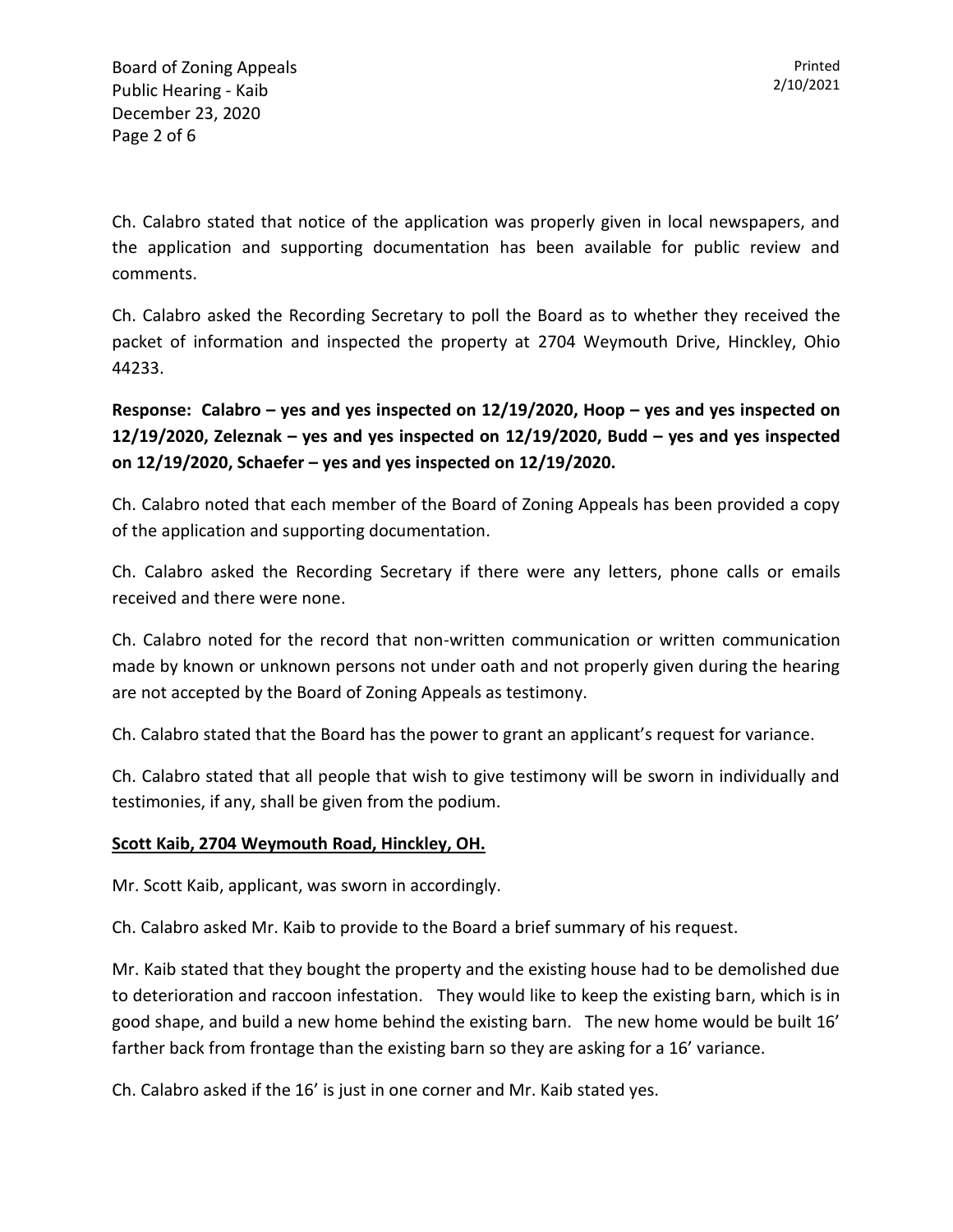Mr. Zeleznak stated the letter in the packet mentioned widening the driveway to accommodate safety vehicles and Mr. Kaib stated the driveway was widened a little to accommodate the dumpsters that were brought in so the driveway is wide enough for safety vehicles.

Ch. Calabro asked how long Mr. Kaib has owned the property and if he was aware of the zoning when he purchased the property.

Mr. Kaib stated they have owned the property since October, 2020 and they were not aware of the zoning.

Ch. Calabro asked what Mr. Kaib will be using the barn for and Mr. Kaib stated he will be using the barn for storage.

Ch. Calabro asked for confirmation that the applicant is asking for a 16' variance and Mr. Kaib stated yes that is the variance he is asking for.

Mr. Budd asked how Mr. Kaib chose the spot to build the home and Mr. Kaib explained that their biggest issue was the location of the wellhead and they were restricted by the distance from the wellhead so they chose the spot to allow for that.

Ch. Calabro asked Zoning Inspector Wilson if he had anything to add and he did not.

Ch. Calabro asked if the neighbors are okay with the plan and Mr. Kaib stated that both neighbors are ok with it.

Ch. Calabro and the other board members had no further questions.

There being no further testimony offered, Ch. Calabro asked for a review of the Duncan Factors.

**Factor #1:** Will the property yield a reasonable return or can there be a beneficial use of the property without the variance?

Vote: Calabro – Yes Hoop – Yes Zeleznak–No Schaefer – Yes Budd – Yes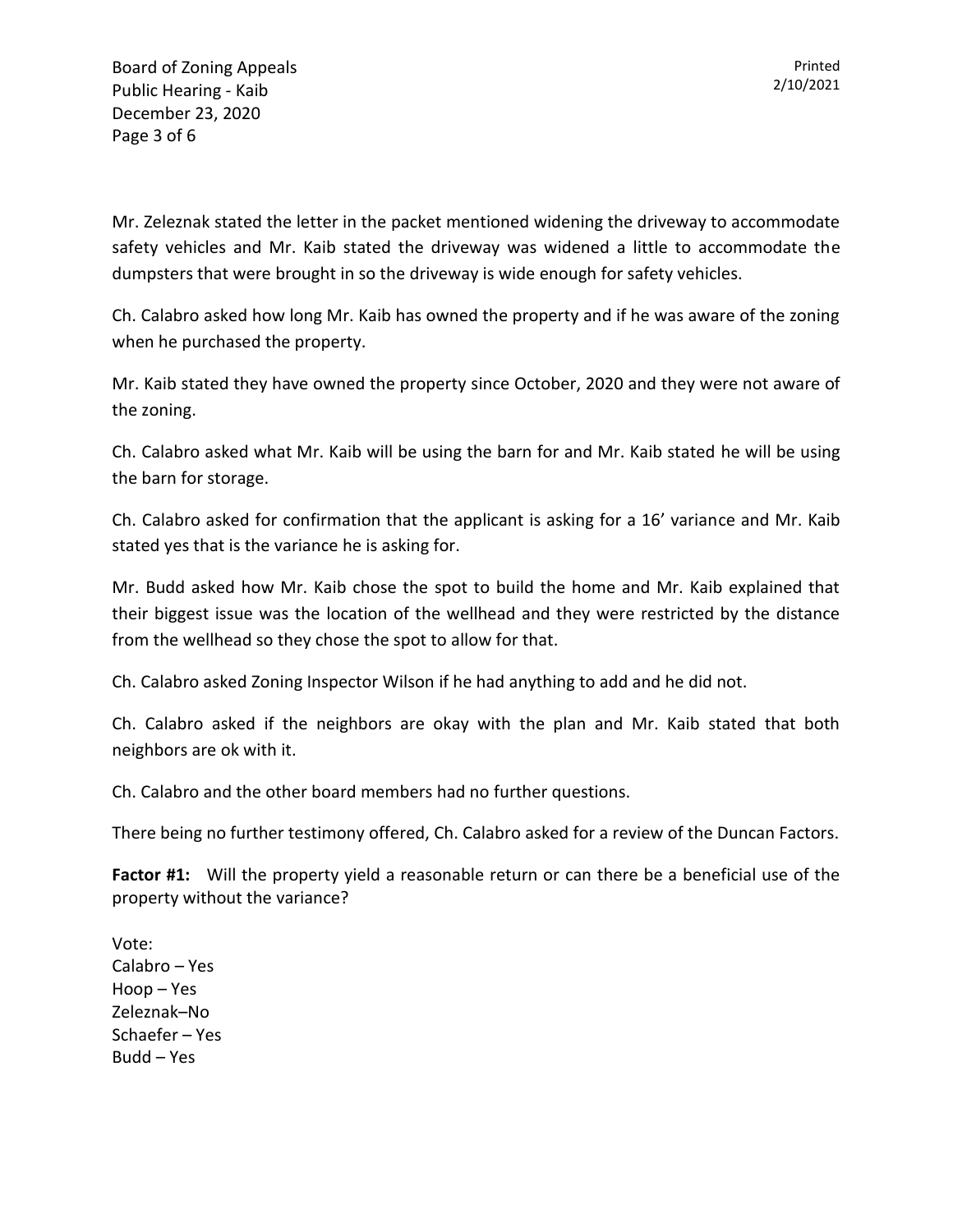Board of Zoning Appeals Public Hearing - Kaib December 23, 2020 Page 4 of 6

Printed 2/10/2021

**Factor #2:** Is the variance substantial?

Vote: Calabro –No Hoop – No Zeleznak–No Schaefer – No Budd– No

Factor #3: Will the essential character of the neighborhood be substantially altered or will adjoining properties suffer a substantial detriment if this variance is granted?

Vote: Calabro – No Hoop – No Zeleznak – No Schaefer – No Budd – No

Factor #4: Will the variance adversely affect the delivery of governmental services such as fire or ambulance?

Vote: Calabro – No Hoop – No Zeleznak – No Schaefer – No Budd– No

## **Factor #5**

Did the property owner purchase the property with knowledge of the zoning restrictions?

Vote: Calabro – No Hoop – No Zeleznak – No Schaefer- No Budd– No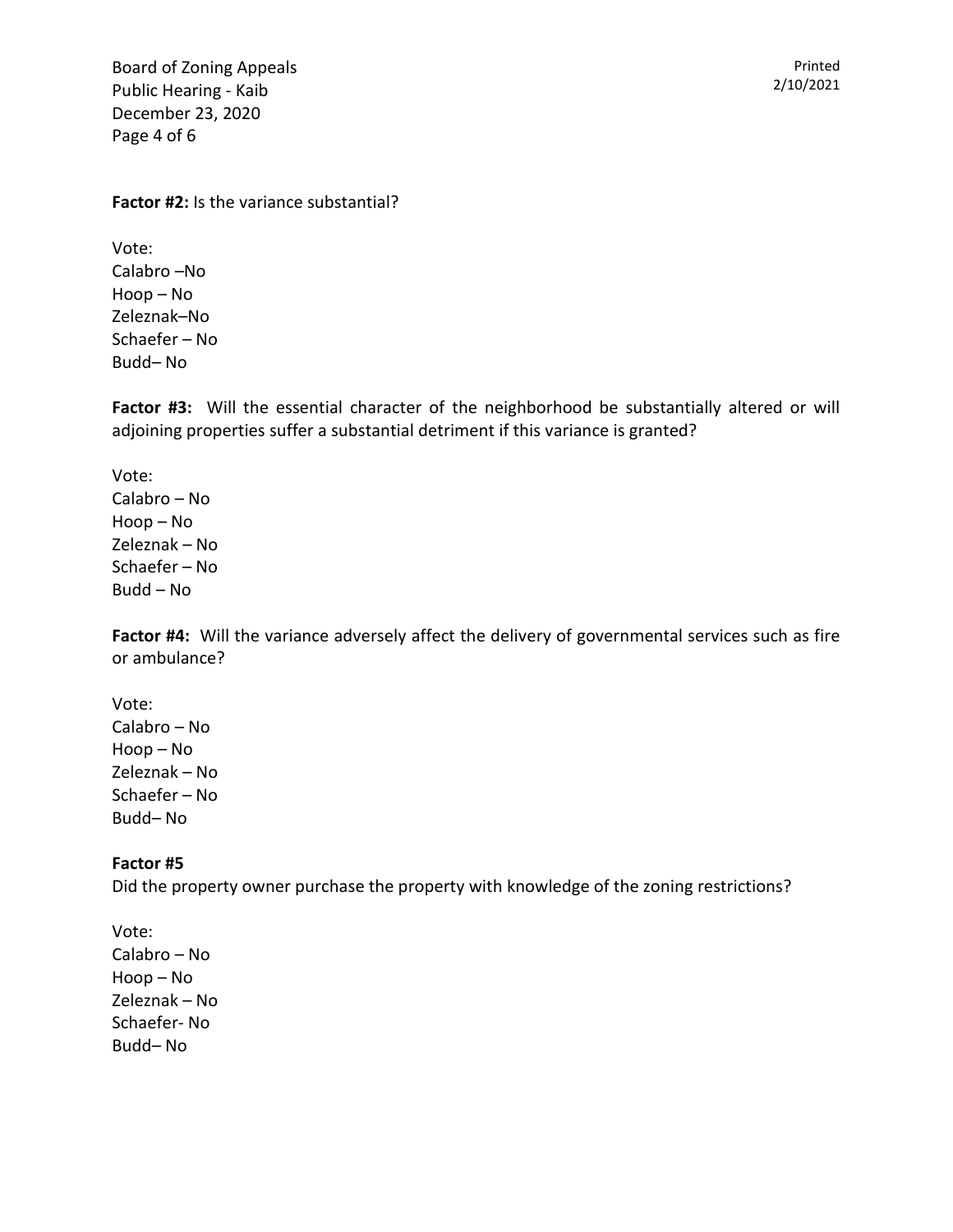Board of Zoning Appeals Public Hearing - Kaib December 23, 2020 Page 5 of 6

## **Factor #6**

Can the problem be solved by some manner other than the granting of a variance?

Vote: Calabro – Yes Hoop – No Zeleznak – No Schaefer – Yes Budd– No

## **Factor #7**

Does the variance preserve the "spirit and intent" of the zoning requirement and will "substantial justice" be done by granting the variance?

Vote: Calabro – Yes Hoop – Yes Zeleznak – Yes Schaefer – Yes Budd – Yes

Ch. Calabro asked for a motion. Mr. Hoop made a motion to approve a variance (AP0250) submitted by applicant T. Scott and Gloriann Kaib, property owner of 2704 Weymouth Road, Hinckley, Ohio (Permanent Parcel 01603C32013) requesting a variance of 16' to build a new home behind an existing barn at the stated address in a location that does not meet Hinckley Zoning Regulations. Zoning Reference Chapter 6 subsection 6R1.6.A.1.

The motion was seconded by Mr. Zeleznak.

Ch. Calabro stated that any person adversely affected by a decision of the Board of Zoning Appeals may appeal to the Court of Common Pleas of Medina County on the ground the decision was unreasonable or unlawful and will have 30 days from the date of this meeting to appeal.

Ch. Calabro explained the voting process to the applicant as follows: Yes, simple majority with a quorum present is in favor of the applicant and a No, simple majority, or a tie vote denies the applicant's request. If the vote is favorable to the applicant, the applicant has one year from the date of the hearing to begin construction or to act on the approved request.